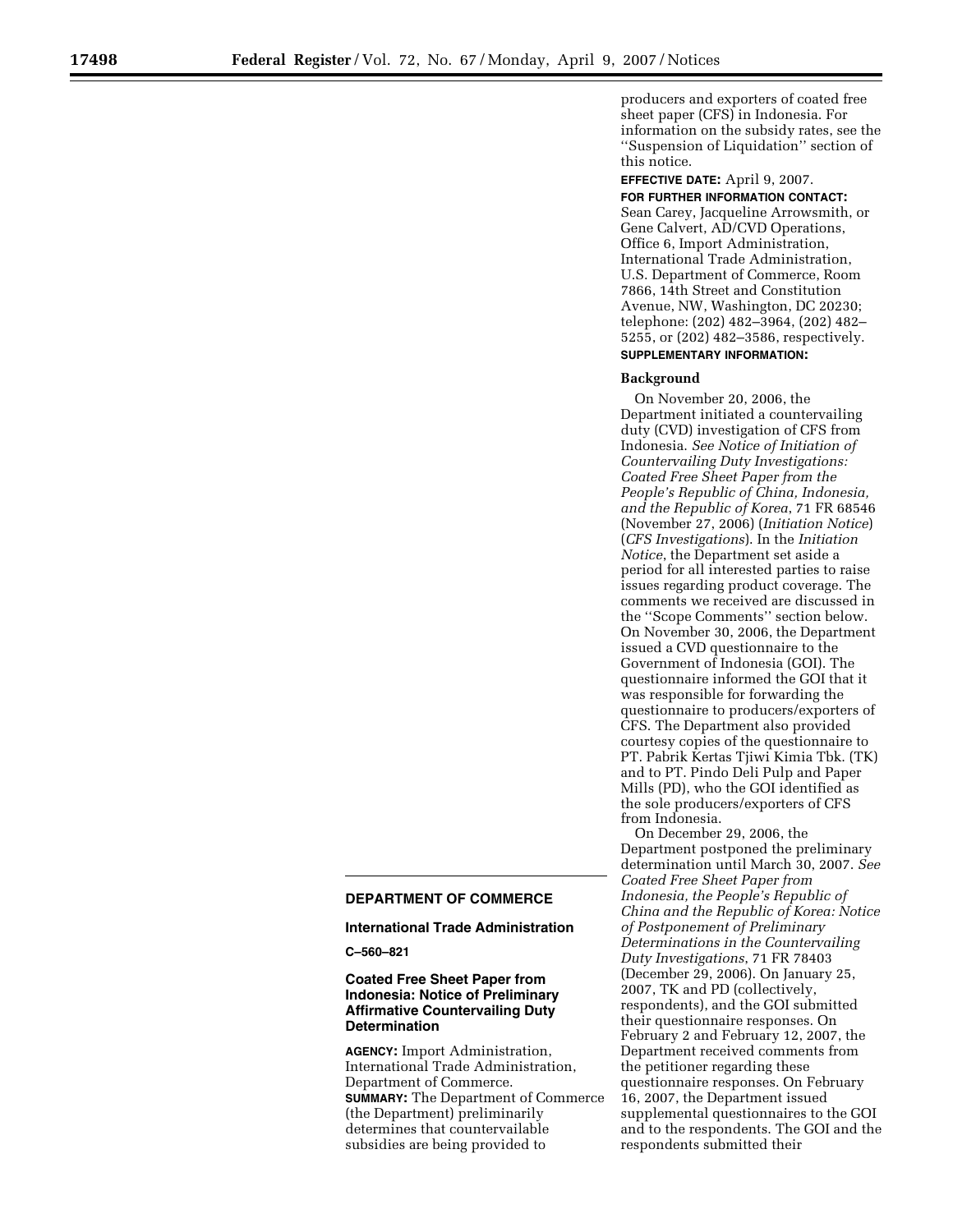supplemental responses on March 6, 2007.

On December 15, 2006, New Page Corporation, the petitioner, submitted two new subsidy allegations. The GOI and the respondents filed comments concerning these new allegations on December 26, 2006. On January 30, 2007, the petitioner submitted additional information regarding the December 15, 2006 new subsidy allegations. On February 7, 2007, the Department received additional comments from the respondents regarding the petitioner's January 30, 2007 submission.

On March 15, 2007, the Department determined that the requirements of section 702 of the Tariff Act of 1930, as amended (the Act) were met, and initiated an investigation of the following new subsidy allegations: (1) debt forgiveness through the GOI's acceptance of allegedly worthless shares in the Sinar Mas Group/Asia Pulp & Paper Company's (SMG/APP) affiliated bank as debt repayment; and, (2) debt forgiveness through the GOI allowing SMG/APP to repurchase its own debt at a steep discount through an affiliated company. For a complete discussion on the Department's decision to initiate on these programs, *see* the Memorandum to Barbara E. Tillman, Director, Office of AD/CVD Enforcement VI, *Countervailing Duty Investigation: Coated Free Sheet Paper from Indonesia; New Subsidy Allegations*, dated March 15, 2007, which is on file in the Import Administration Central Records Unit (CRU), Room B–099 of the Commerce Department Building.

The Department has not had sufficient time to gather the information necessary to analyze the countervailability of these two programs for purposes of this preliminary determination. However, after the Department has gathered and analyzed information from the GOI and respondents, we intend to issue an interim analysis describing our preliminary findings with respect to these programs before the final determination so that parties may have the opportunity to comment on our findings before the final determination.

On March 9, 2007, the United Steel, Paper and Forestry, Rubber Manufacturing, Energy, Allied and Industrial Service Workers International Union, AFL–CIO-CLC (''USW'') and the Sierra Club filed an additional new subsidy allegation, contending that illegal logging in Indonesia results in additional countervailable subsidies to Indonesian producers/exporters of

CFS.1 In the submission, the USW acknowledges that the allegation is untimely in accordance with section  $351.301(d)(4)(i)(A)$  of the Department's regulations. However, the USW cites section 351.311 of the Department's regulations, which addresses instances in which the Department discovers a practice that appears to provide a countervailable subsidy during a countervailing duty investigation. As noted by the USW, under section 351.311(b) of the Department's regulations, the Department may include such a subsidy program in its investigation as long as sufficient time remains before the scheduled final determination. On March 21, 2007, respondents submitted comments regarding the USW allegation, arguing that it should be rejected as untimely filed.

With respect to the USW allegation, although it is untimely, we note that we are already investigating the provision of standing timber for less than adequate remuneration. If, during the course of our investigation, we find that cross– owned companies in the CFS production chain harvested pulp logs for which no stumpage or reforestation fees were paid, or less than the required fees were paid, we would include any such subsidy benefits in the calculation of any subsidy rate for these pulp logs in accordance with our stumpage subsidy calculation methodologies.

On March 19, 2007, the petitioner submitted comments for the Department to consider for purposes of the preliminary determination. On March 23, 2007, petitioner filed a few additional pre–preliminary determination comments. At the request of the Department, the petitioner refiled this submission on March 26, 2007. On March 26, 2007, petitioner requested that the final determination of this countervailing duty investigation be aligned with the final determination in the companion antidumping duty investigations in accordance with section 705(a)(1) of the Act. We will address this request in a separate **Federal Register** notice.

On March 26, 2007, respondents filed pre–preliminary determination comments. With respect to these comments, they were filed too late to be fully considered for purposes of this preliminary determination, but we note that they identify a number of issues we are already addressing in the ''Subsidies

Valuation'' and ''Analysis of Programs'' sections below. Respondents also filed rebuttal comments to petitioner's additional pre–preliminary determination comments on March 27 and 28, 2007. In addition, on March 28, 2007, the USW submitted additional comments concerning its March 9, 2007 new subsidy allegation and respondents' March 21, 2007 comments on its new subsidy allegation. We did not have sufficient time to review these submissions for purposes of this preliminary determination.

## **Scope of the Investigation**

The merchandise covered by this investigation includes coated free sheet paper and paperboard of a kind used for writing, printing or other graphic purposes. Coated free sheet paper is produced from not–more-than 10 percent by weight mechanical or combined chemical/mechanical fibers. Coated free sheet paper is coated with kaolin (China clay) or other inorganic substances, with or without a binder, and with no other coating. Coated free sheet paper may be surface–coated, surface–decorated, printed (except as described below), embossed, or perforated. The subject merchandise includes single- and double–side-coated free sheet paper; coated free sheet paper in both sheet or roll form; and is inclusive of all weights, brightness levels, and finishes. The terms ''wood free'' or ''art'' paper may also be used to describe the imported product.

Excluded from the scope are: (1) Coated free sheet paper that is imported printed with final content printed text or graphics; (2) base paper to be sensitized for use in photography; and (3) paper containing by weight 25 percent or more cotton fiber.

Coated free sheet paper is classifiable under subheadings 4810.13.1900, 4810.13.2010, 4810.13.2090, 4810.13.5000, 4810.13.7040, 4810.14.1900, 4810.14.2010, 4810.14.2090, 4810.14.5000, 4810.14.7040, 4810.19.1900, 4810.19.2010, and 4810.19.2090 of the Harmonized Tariff Schedule of the United States (HTSUS). While HTSUS subheadings are provided for convenience and customs purposes, our written description of the scope of this investigation is dispositive.

#### **Scope Comments**

In accordance with the preamble to the Department's regulations (*see Antidumping Duties; Countervailing Duties*, 62 FR 27296, 27323 (May 19, 1997) (*Preamble*)), in our *Initiation Notice* we set aside a period of time for parties to raise issues regarding product

<sup>&</sup>lt;sup>1</sup>The Sierra Club does not have standing to file a subsidy allegation in accordance with sections 702(b) and 771(9) of the Act; however the USW is an interested party in this proceeding pursuant to section  $771(9)$ (D) of the Act and may submit subsidy allegations.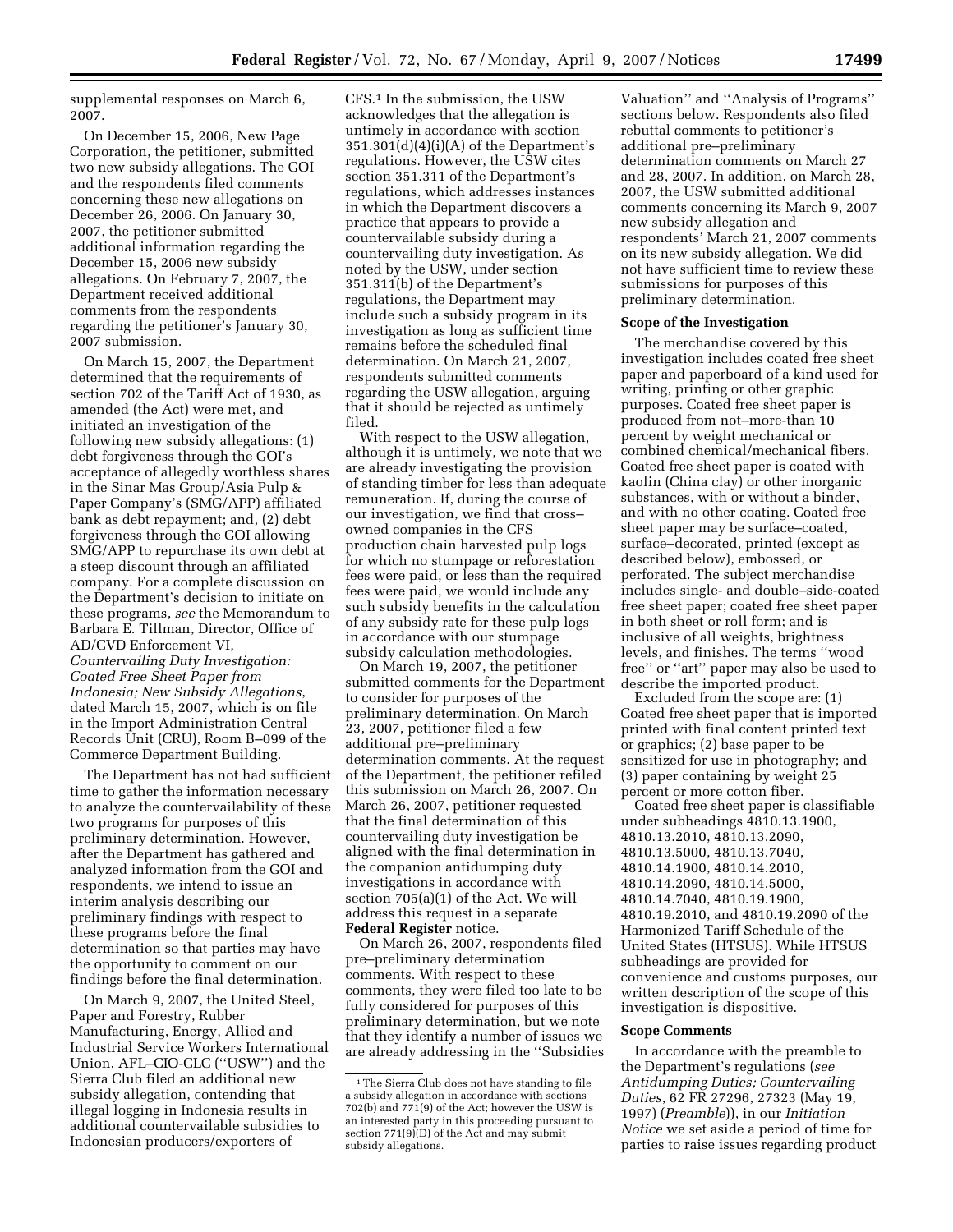coverage, and encouraged all parties to submit comments within 20 calendar days of publication of the *Initiation Notice*.

On December 18, 2006, the respondents submitted timely scope comments in the antidumping duty investigation of CFS from Indonesia. On January 12, 2007, the Department requested that the respondents file these comments on the administrative record of the *CFS Investigations*. *See*  Memorandum from Alice Gibbons to The File, dated January 12, 2007. On January 12, 2007, the respondents re– filed these comments on the administrative record of the *CFS Investigations*. On January 19, 2007, the petitioner filed a response to these comments.

The respondents requested that the Department exclude from its investigations cast–coated free sheet paper. The Department analyzed this request, together with the comments from the petitioner, and determined that it is not appropriate to exclude cast– coated free sheet paper from the scope of these investigations. *See* the Memorandum to Stephen J. Claeys, Deputy Assistant Secretary for Import Administration, *Request to Exclude Cast–Coated Free Sheet Paper from the Antidumping Duty and Countervailing Duty Investigations on Coated Free Sheet Paper*, dated March 22, 2007, on file in the CRU.

#### **Injury Test**

Because Indonesia is a ''Subsidies Agreement Country'' within the meaning of section 701(b) of the Act, the International Trade Commission (ITC) is required to determine whether imports of the subject merchandise from Indonesia materially injure, or threaten material injury to a United States industry. On December 15, 2006, the ITC transmitted its preliminary determination to the Department. *See Coated Free Sheet Paper from China, Indonesia, and Korea: Investigation Nos. 701–TA–444–446 (Preliminary) and 731–TA–1107–1109 (Preliminary)*, USITC Publication 3900 (December 2006). On December 29, 2006, the ITC published its preliminary determination that there is a reasonable indication that an industry in the United States is materially injured by reason of allegedly subsidized imports from China, Indonesia, and Korea of subject merchandise. *See Coated Free Sheet Paper China, Indonesia, and Korea*, 71 FR 78464.

#### **Period of Investigation**

The period of investigation (POI) for which we are measuring subsidies is

January 1, 2005 through December 31, 2005, which corresponds to the most recently completed fiscal year for the respondents. See section 351.204(b)(2) of the Department's regulations.

## **Subsidies Valuation**

#### *Cross–Ownership*

Information on the record indicates the name SMG/APP is commonly used to refer to a group of forestry/logging companies, pulp producers, and paper producers linked by varying degrees of common ownership involving the Widjaja family. The respondents in this investigation, TK and PD, have reported affiliations with each other through a parent holding company Purinusa Ekapersada (Purinusa); with two pulp producers (PT. Lontar Papyrus Pulp and Paper Industry (Lontar) and PT. Indah Kiat Pulp and Paper Tbk. (IK)); and with five forestry/logging companies (Arara Abadi (AA), Wira Karya Sakti (WKS), PT. Satria Perkasa Agung (SPA), PT. Riau Abadi Lestrari (RAL), and PT. Finnantara Intiga (FI)).

The Department's regulations at section  $351.525(b)(6)(vi)$  state that cross–ownership exists between two or more corporations where one corporation can use or direct the individual assets of the other corporation(s) in essentially the same ways it can use its own assets. This section of the Department's regulations states that this standard will normally be met where there is a majority voting ownership interest between two corporations or through common ownership of two (or more) corporations. The *Preamble* to the Department's regulations further clarifies the Department's cross– ownership standard. *See Countervailing Duties* 63 FR 65347, 65401 (*CVD Preamble*).

According to the *CVD Preamble*, relationships captured by the cross– ownership definition include those where the interests of two corporations have merged to such a degree that one corporation can use or direct the individual assets (including subsidy benefits) of the other corporation in essentially the same way it can use its own assets (including subsidy benefits). The cross–ownership standard does not require one corporation to own 100 percent of the other corporation. Normally, cross–ownership will exist where there is a majority voting ownership interest between two corporations or through common ownership of two (or more) corporations. In certain circumstances, a large minority voting interest (for example, 40 percent) or a ''golden

share'' may also result in cross– ownership. *See CVD Preamble* at 63 FR 65401.

As such, the Department's regulations make it clear that we must examine the facts presented in each case in order to determine whether cross–ownership exists. If we find that cross–ownership exists between TK and PD, the producers/exporters under investigation, and among and across the companies within the input supply chain, we will treat all companies as one company, and calculate a single rate for any countervailable subsidies that we identify and measure, in accordance with section 351.525(b)(6) of the Department's regulations.

Further, in accordance with section 351.525(b)(6)(iv) of the Department's regulations, if the Department determines that the suppliers of inputs primarily dedicated to the production of paper products are cross–owned with the producers/exporters under investigation, then the Department treats subsidies provided to the input producers as subsidies conferred on the production of the finished product.

In this investigation, we are examining whether the two producers/ exporters of the subject merchandise, TK and PD, are cross–owned with one another, and with their input suppliers as outlined in section 351.352(b)(6)(iv) of the Department's regulations. The alleged subsidies we are investigating are conferred on the forestry/logging companies which harvest and sell pulp logs, which in turn are sold to the pulp producers that supply the paper producers/exporters. Therefore, we must examine whether cross–ownership exists among and across the suppliers of pulp logs, the pulp producers, and the CFS producers/exporters.

Based on information on the record, we preliminarily determine that cross– ownership exists, in accordance with section 351.525(b)(6)(vi) of the Department's regulations, among and across the following companies involved in the production and sale of the subject merchandise: the respondent paper producers/exporters, TK and PD; pulp producers, Lontar and IK; and the forestry and logging companies, AA, WKS, RAL, SPA, and FI. Since much of our analysis supporting this conclusion involves business proprietary information, a full discussion of the bases for our preliminary determination is set forth in the Memorandum to Barbara E. Tillman, Director, AD/CVD Operations, Office 6, *Cross–Ownership*, dated March 29, 2007 (*Cross–Ownership Memo*), a public version of which is on file in the CRU.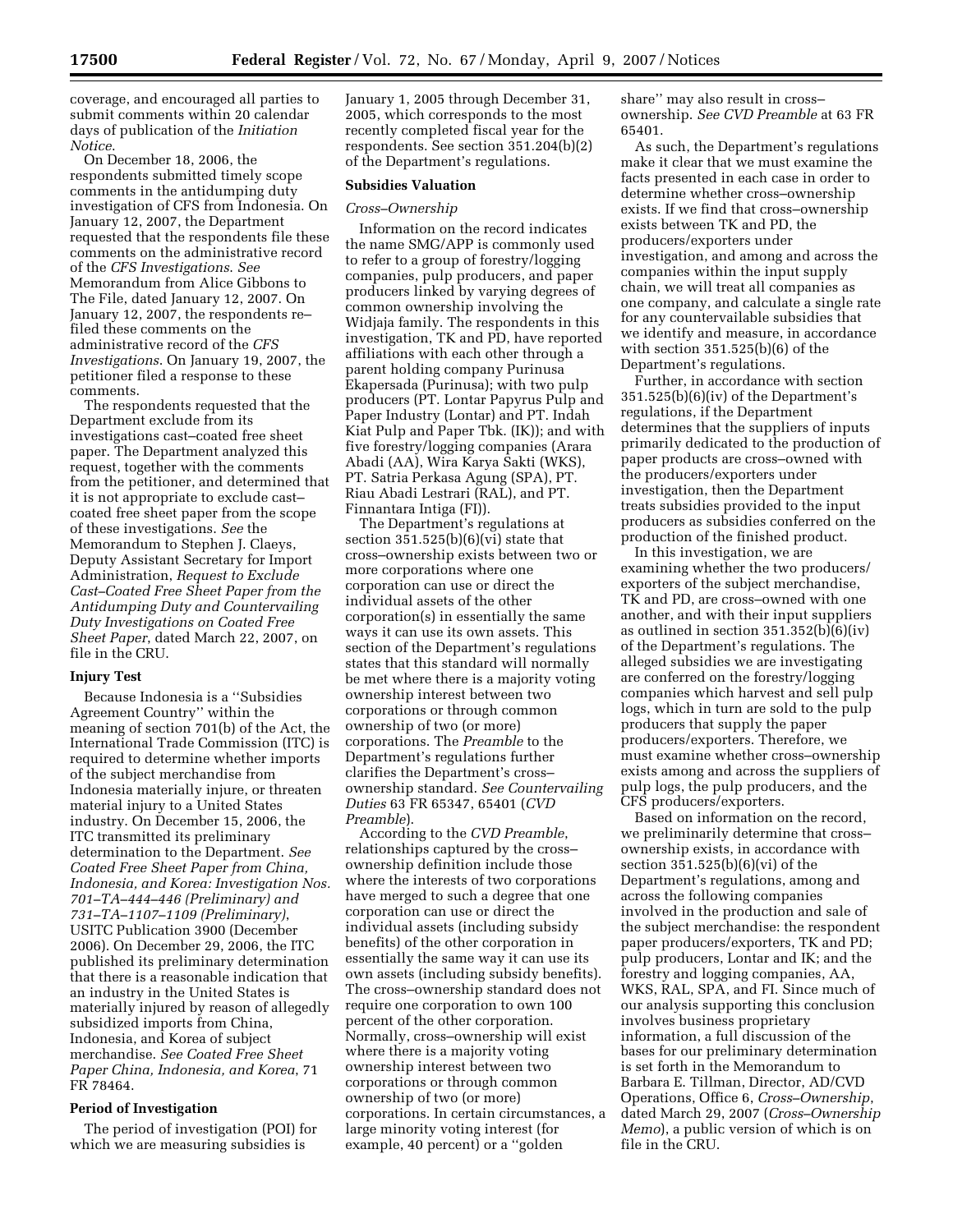In addition to the five cross–owned forestry/logging companies identified above, we are also preliminarily finding that certain additional timber suppliers from which pulp logs were purchased during the POI are cross–owned. In the questionnaire responses, respondents reported that some of the five cross– owned forestry/logging companies identified above also purchased pulp logs from unaffiliated timber suppliers. The Department examined the information provided in the questionnaire responses about these reportedly unaffiliated timber suppliers, and conducted additional independent research concerning these timber suppliers. *See Cross–Ownership Memo*  for a full discussion of the Department's analysis and research. In addition, the Department examined information about these reportedly unaffiliated timber suppliers, and supporting documentation, provided by petitioner. After analyzing all of this information and documentation, we find that the information and documentation supports a preliminary finding that certain of these timber suppliers are cross–owned with the SMG/APP Group. Since the names of these suppliers are business proprietary, a complete discussion of the bases for our preliminary finding that these additional timber suppliers are also cross–owned with the other companies in the production chain is provided in the *Cross–Ownership Memo*.

## *Attribution of Subsidies Provided to Cross–Owned Input Suppliers*

As discussed above, the Department's regulations at section  $351.525(b)(6)(iv)$ state that if there is cross–ownership between an input supplier and a downstream producer, and production of the input product is primarily dedicated to production of the downstream product, the Secretary will attribute subsidies received by the input producer to the combined sales of the input and downstream products produced by both corporations (excluding the sales between the two corporations).

The respondents, TK and PD, have argued that they do not have to respond for AA, WKS, RAL, SPA, and FI because the input products in question, logs, are not ''primarily dedicated to the production of CFS'' and therefore, do not meet the standard in accordance with section  $351.525(b)(6)(iv)$  of the Department's regulations. *See*  respondents' March 2, 2007 response at page 3. The respondents state that they believe the Department should conduct its ''primarily dedicated analysis'' with respect to the Indonesian economy as a

whole, and that its analysis should determine whether facts on the record support the conclusion that timber and other resources under the Forestry Program are primarily dedicated to the production of CFS. Additionally, the respondents state that the Department should give ''proper weight and consideration to the word *primarily*,'' arguing that the word is defined as ''chiefly'' or ''in the first place.'' *See*  respondents' March 6, 2007 response at page 28.

The respondents claim that they, and their affiliated companies, produce a variety of products such as pulp, photocopier paper, and tissue, as well as CFS, and that timber accounts for roughly 25 percent of all Indonesian industry groupings, ranging from paper to furniture to chemical products. Therefore, the respondents conclude, the primarily dedicated test would not be met even if the Department were to perform its analysis specifically for the group of companies to which the respondents belong. *Id.* 

The Department has previously addressed the issue regarding pulp logs as input products in the production of pulp and paper products in the *Notice of Preliminary Affirmative Countervailing Duty Determination: Certain Lined Paper Products from Indonesia*, 71 FR 7524, 7527–28 (February 13, 2006) (*Lined Paper Prelim*). In *Lined Paper Prelim*, the Department determined that harvested pulp logs, and the pulp they are used to produce, are input products primarily dedicated to the downstream product within the meaning of section 351.525(b)(6)(iv) of the Department's regulations. In *Lined Paper Prelim*, the Department determined that ''the issue is not whether the potentially subsidized inputs are used exclusively or nearly exclusively for the production of the subject merchandise. Rather, it is a question of whether the inputs are primarily dedicated to the production of the downstream product.''

In *Final Affirmative Countervailing Duty Determination and Final Negative Critical Circumstances Determination: Certain Lined Paper Products from Indonesia*, 71 FR 47174 (August 16, 2006) (*Lined Paper Final*), and accompanying *Issues and Decision Memorandum* at *Comment 3*, the Department remained consistent with its preliminary determination, and determined that the logs harvested by the logging companies and sold to the pulp producers are primarily dedicated to the production of pulp and, thus, to the production of the downstream product, paper, which included certain lined paper products, the subject merchandise in that case.

In the instant case, pulp logs harvested by the cross–owned forestry/ logging companies are processed into pulp by pulp producers Lontar and IK. This pulp is consumed by the respondents, TK and PD, to make paper and paper products including the subject merchandise, CFS. Because the pulp logs are primarily dedicated to the production of pulp and, ultimately, to the production of paper products, it is reasonable to conclude that a subsidy to pulp logs also benefits pulp and paper production where all of the companies involved are cross–owned.

Based on the information on the record, we preliminarily determine that the production of pulp logs are an input product that is primarily dedicated to the production of pulp and paper products, including CFS. *See Cross– Ownership Memo*. In accordance with section 351.525(b)(6)(iv) of the Department's regulations, any subsidies found will be attributed to the appropriate combined sales of the products produced by the cross–owned companies, excluding any inter– company sales.

#### *Loan Benchmarks*

In measuring the benefit from loan programs, section 351.505(a)(1) of the Department's regulations provides that a ''benefit exists to the extent that the amount the firm pays on the government–provided loan is less than the amount the firm would pay on a comparable commercial loan(s) that the firm could actually obtain on the market.'' In section 351.505(a)(2)(ii), the Department's regulations address the selection of a commercial loan as the appropriate basis for comparison, stating ''the Secretary normally will use a loan taken out by the firm from a commercial lending institution or a debt instrument issued by the firm in a commercial market.'' TK and PD have not provided sufficient information regarding actual financing they (or the other cross–owned companies) obtained at the same time that the loans under examination were obtained and thus we are unable to rely on the companies' own financing experience as the basis for our loan interest rate benchmark. Therefore, we are guided by section 351.505(a)(3)(ii) of the Department's regulations, which states, ''{i}f the firm did not take out any comparable commercial loans during the period . . . the Secretary may use a national average interest rate for comparable commercial loans.'' Accordingly, to measure the loan benefits, we have used as our benchmark the rate charged by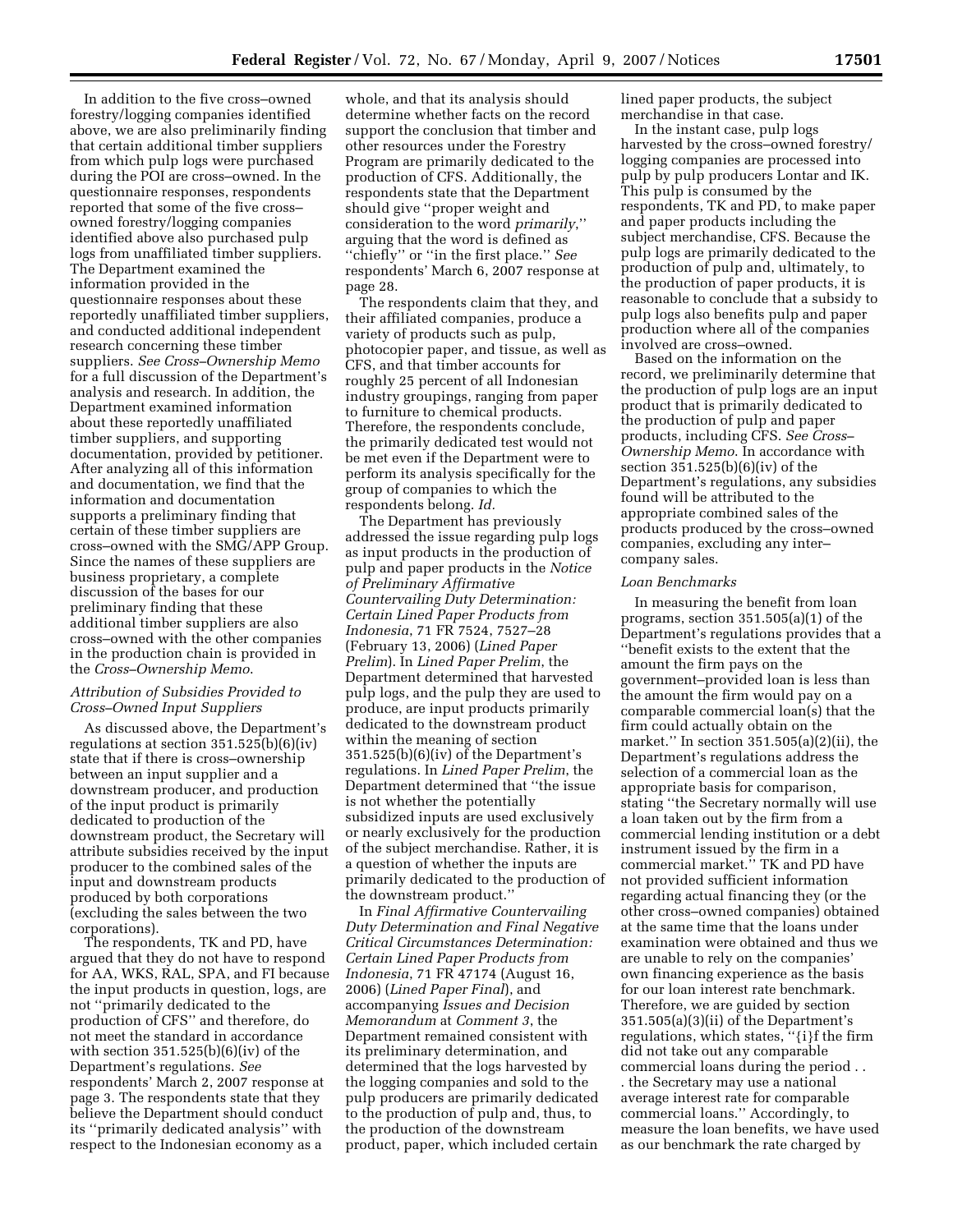private national banks for ''Investment'' (long–term loans) as shown in the Bank of Indonesia Interest Rates Table 39 ''Commerical Bank Credits In Ruppiah by Group of Commercial Banks,'' in Exhibit 19 of the GOI's January 24, 2007 response and in Exhibit 8 of the respondents' January 24, 2007 response, for the years in which the loans were approved.

The petitioner alleged that the Indonesian companies were uncreditworthy beginning in 2001 and thereafter. The Department initiated on this allegation. *See Initiation Checklist: Coated Free Sheet Paper from Indonesia*, dated November 20, 2006 (*Initiation Checklist*), a public version of which is on file in the CRU. Because the loans under investigation were all approved prior to 2001 (the earliest year for which the Department initiated an uncreditworthiness investigation), we have not analyzed the creditworthiness of the respondents and their cross– owned suppliers and, consequently, we have not added a risk premium to the benchmark for long–term loans as provided for in section 351.505(a)(3)(iii) of the Department's regulations.

#### **Analysis of Programs**

I. Programs Preliminarily Determined To Be Countervailable

## *A. GOI Provision of Standing Timber for Less than Adequate Remuneration*

According to the GOI, it controls and administers over 57 million hectares of public harvestable forest land, which accounts for virtually all the harvestable forest land in Indonesia. *See* GOI's January 25, 2007 response at pages 4 and 13. Record information shows that timber can be harvested from the GOI land under two main types of licenses: licenses to harvest timber in the natural forest, known as ''HPH'' licenses, and licenses to establish, and harvest from, plantations, which are known as ''HTI'' licenses. *See* the GOI's January 25, 2007 response at page 5. Respondents and the GOI reported that AA, WKS, SPA, RAL and FI are affiliated forestry/logging companies which harvested pulp logs during the POI from plantations under HTI licenses. *Id.* at page 11; *see also*  respondents' January 25, 2007 response at pages 19–20. As discussed above in the ''Cross–Ownership'' section, the Department has preliminarily determined that these forestry/logging companies are cross–owned with pulp producers IK and Lontar, and with CFS producers/exporters TK and PD. In addition, as discussed above in the ''Cross–Ownership'' section, we have found, for purposes of this preliminary determination, certain forestry/logging

companies from whom AA and WKS purchased pulp logs during the POI to be cross–owned with the companies in the production chain. As such, the Department is including all of these cross–owned forestry/logging companies in our analysis of whether the GOI has provided standing timber for less than adequate remuneration.

The GOI provided the laws that outline the types of fees and royalties assessed for the harvest of standing public timber in Indonesia. *Id.* at Exhibit 7. Specifically, the GOI stated that HTI license holders pay an initial license fee at the granting of each concession. In addition, these HTI license holders pay ''cash stumpage fees'' known as PSDH royalty fees which are paid per unit of timber harvested (usually a per ton or per cubic meter unit of measure). The PSDH rate in effect during the POI for acacia harvested from plantations was five percent in accordance with Regulation 59/1998. *Id.* at Exhibit 7. Regulation 74/ 1999 increased the PSDH rate for all timber harvested from the natural forest from six percent to ten percent, the rate in effect during the POI. *Id.*; *see also*  GOI's March 6, 2007 response at page 5. These percentage rates are multiplied by the reference prices set by the GOI for each type of wood harvested to determine the PSDH fee a company should pay per unit of timber harvested. *See* the GOI's January 25, 2007 response at page 15. There were two sets of reference prices in effect during the POI. The first was in effect until February 3, 2005; the second published set of reference prices was put into effect on February 4, 2005. *Id.* at Exhibit 7 under Regulations 436/MPP/Kep/7/2004 and 18/M/Kep/2005, respectively. According to the GOI, the reference prices reflect the market prices for each type of log sold in Indonesia. *Id.* at page 15.

In addition to the PSDH fee, a per unit Rehabilitation Fee (dana reboisasi or DR) is paid for timber harvested from the natural forest and remained the same throughout the POI. *Id.* at page 13; *see also* the GOI's January 25, 2007 response at Exhibit 7 for the fee paid during the POI under Regulation 92/ 1999. The GOI stated that HTI license holders are not subject to the DR when ''the wood harvested comes from their own plantation assets.'' *Id.* at page 6. However, respondents reported that for pre–existing timber that is cleared within the plantation boundaries to allow new planting on the plantations, they ''pay PSDH and DR fees on timber that is harvested during clearing exercises.'' *See* respondents' March 6, 2007 response at page 14. As stated

above, all five of the forestry/logging companies reported in the questionnaire response as being affiliated with respondents, harvested from their own plantations. They harvested acacia, mixed tropical hardwood (MTH) chipwood, and smaller volumes of MTH pulp logs.

The GOI initially reported that numerous products, both timber and non–timber, are harvested from public land owned by the GOI. *See* GOI's January 25, 2007 response at page 4; however, the GOI did not report the number of industries that had rights to harvest standing timber. In our supplemental questionnaire, we requested that the GOI identify for the years 2002 through 2005, every company, and the industry in which it was classified, that applied for and was approved or rejected for either an HPH or HTI license. *See* the Department's February 16, 2007 Supplemental Questionnaire at 2. The GOI did provide a list of company names but did not identify the company's industry classification. We also requested that the GOI identify the Indonesian industrial classifications for companies that harvest timber and consume timber as a primary input. *Id.* at 2. In response, the GOI stated that the following five industries used standing timber either through consumption of timber as a primary input or through products that are produced with timber: the wood and wood products, paper and paper products, publishing and printing, chemical, and furniture industries. *See*  GOI's March 6, 2006 response at page 6 and Exhibit Supp–5.

Although we are concerned that in its supplemental questionnaire response the GOI broadened the scope of our question by adding in industries that do not harvest timber or consume timber as a primary input, we are relying on the GOI's statement that five industries are provided standing timber by the GOI for purposes of this preliminary determination. We also asked the GOI to identify the total number of industries in Indonesia at the same level of industrial classification in which the GOI placed the industries that harvest or consume timber. *See* the Department's February 16, 2007 Supplemental Questionnaire at 2. In response, the information provided by the GOI identifies a total of 23 industries at the level of large and medium manufacturing activities. *See* the GOI's March 6, 2006, response at page 6 and Exhibit Supp–5. Therefore, even relying on the GOI's statement that five industries use this program, these five industries constitute a limited group of industries within the universe of 23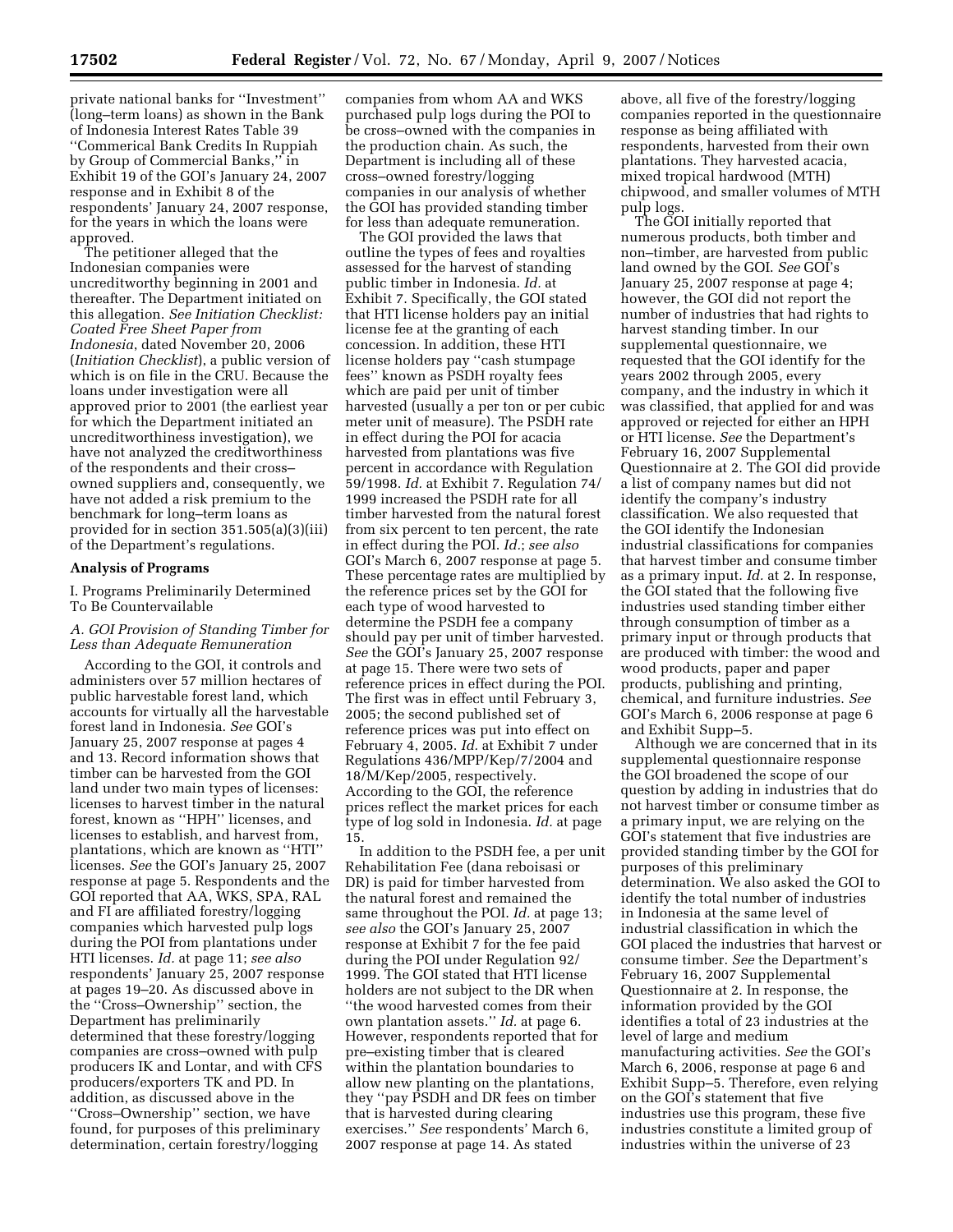industries identified by the GOI. Accordingly, we preliminarily determine that provision of standing timber by the GOI is *de facto* specific in accordance with section 771(5A)(D)(iii) of the Act.

We also preliminarily determine that the provision of standing timber provides a financial contribution as described in section 771(5)(D)(iii) of the Act (provision of goods or services other than general infrastructure). Pursuant to section  $771(5)(E)(iv)$  of the Act, a benefit is conferred when the government provides a good or service for less than adequate remuneration. Section 771(5)(E) of the Act further states that ''the adequacy of remuneration shall be determined in relation to prevailing market conditions for the good or service being provided . . . in the country which is subject to the investigation or review. Prevailing market conditions include price, quality, availability, marketability, transportation, and other conditions of . . . sale.''

Section 351.511(a)(2) of the Department's regulations sets forth the basis for identifying comparative benchmarks for determining whether a government good or service is provided for less than adequate remuneration. These potential benchmarks are listed in hierarchical order by preference: (1) market prices from actual transactions within the country under investigation; (2) world market prices that would be available to purchasers in the country under investigation; or (3) an assessment of whether the government price is consistent with market principles. This hierarchy reflects a logical preference for achieving the objectives of the statute.

The most direct means of determining whether the government required adequate remuneration is by comparison with private transactions for a comparable good or service in the country. Thus, the preferred benchmark in the hierarchy is an observed market price for the good, in the country under investigation, from a private supplier (or, in some cases, from a competitive government auction) located either within the country, or outside the country (the latter transaction would be in the form of an import). This is because such prices generally would be expected to reflect most closely the commercial environment of the purchaser under investigation.

Thus, in accordance with the first preference in the hierarchy, to determine the existence and extent of the benefit, we would need to identify an observed market stumpage price from a private supplier in Indonesia. The GOI

reported that there were only 233,811 hectares of private forest land and that it does not maintain information on the value of any private sales of standing timber in Indonesia. *See* the GOI's March 6, 2007 response at page 3. We preliminarily determine that there are no market–determined stumpage fees in Indonesia upon which to base a ''first tier'' benchmark. This is consistent with our finding in *Lined Paper Final* at ''Benchmark for Stumpage'' section. As noted above, the GOI has not provided any information on the sale of either privately–owned standing timber in Indonesia, or the stumpage fees charged by private timber companies. *See* the GOI's March 6, 2007 response at page 3. Nor has the Department been able to identify such information from any other available source. Accordingly, the Department has no private stumpage data in Indonesia that could even be evaluated for purposes of a ''first tier'' benchmark.

The ''second tier'' benchmark, according to the regulations, relies on world market prices that would be available to the purchasers in the country in question, though not necessarily reflecting prices of actual transactions involving that particular producer. In selecting a world market price under this second approach, the Department will examine the facts on the record regarding the nature and scope of the market for that good to determine if that market price would be available to an in–country purchaser. As discussed in the *CVD Preamble*, the Department will consider whether the market conditions in the country are such that it is reasonable to conclude that a purchaser in the country could obtain the good or service on the world market. For example, a European price for electricity normally would not be an acceptable comparison price for electricity provided by a Latin American government, because electricity from Europe in all likelihood would not be available to consumers in Latin America. However, as another example, the world market price for commodity products, such as certain metals and ores, or for certain industrial and electronic goods commonly traded across borders, could be an acceptable comparison price for a government– provided good, provided that it is reasonable to conclude from record evidence that the purchaser would have access to such internationally traded goods. *See CVD Preamble* at 63 FR 65377.

We have insufficient evidence of world market prices for standing timber on the record of this investigation. This finding is also consistent with *Lined* 

*Paper*. Respondents have provided information regarding stumpage rates in the United States and have argued that the Department should use U.S. stumpage rates as a benchmark, consistent with our determination in *Notice of Final Affirmative Countervailing Duty Determination and Final Negative Critical Circumstances Determination: Certain Softwood Lumber Products From Canada*, 67 FR 15545 (April 2, 2002) (''*Lumber*'') and accompanying *Issues and Decision Memorandum* at section ''C.I.B.'' However, respondents have not demonstrated that the types of U.S. timber they are suggesting for comparison purposes are grown in similar conditions as those in Indonesia and are similar to the species harvested in Indonesia as pulpwood. These were all important factors which supported the Department's decision to use U.S. stumpage prices in *Lumber*. *Id.* Based on the record in this investigation, we preliminarily determine that U.S. stumpage prices do not satisfy the ''second tier'' benchmark requirements.

In the alternative, respondents have also provided information on Malaysian stumpage rates for acacia, one of the species used to produce pulp and paper products in Indonesia. However, the information respondents provided is a study commissioned by them for purposes of this investigation and consists of a statement of opinion that includes no supporting documentation to establish the authenticity of the figures used to calculate this benchmark rate. Even if this study were independent and the data in it supported, the respondents have not addressed how these Malaysian stumpage rates are representative of rates that would be available to a purchaser in Indonesia. Consequently, these data do not provide an appropriate basis for a ''second tier'' benchmark.

Since we are not able to conduct our analysis under the ''second tier'' of the regulations, consistent with the hierarchy, we are preliminarily measuring the adequacy of remuneration by assessing whether the government price is consistent with market principles. This approach is set forth in section 351.511(a)(2)(iii) of the Department's regulations and is explained further in the *CVD Preamble*  at 65378: ''Where the government is the sole provider of a good or service, and there are no world market prices available or accessible to the purchaser, we will assess whether the government price was set in accordance with market principles through an analysis of such factors as the government's price–setting philosophy, costs (including rates of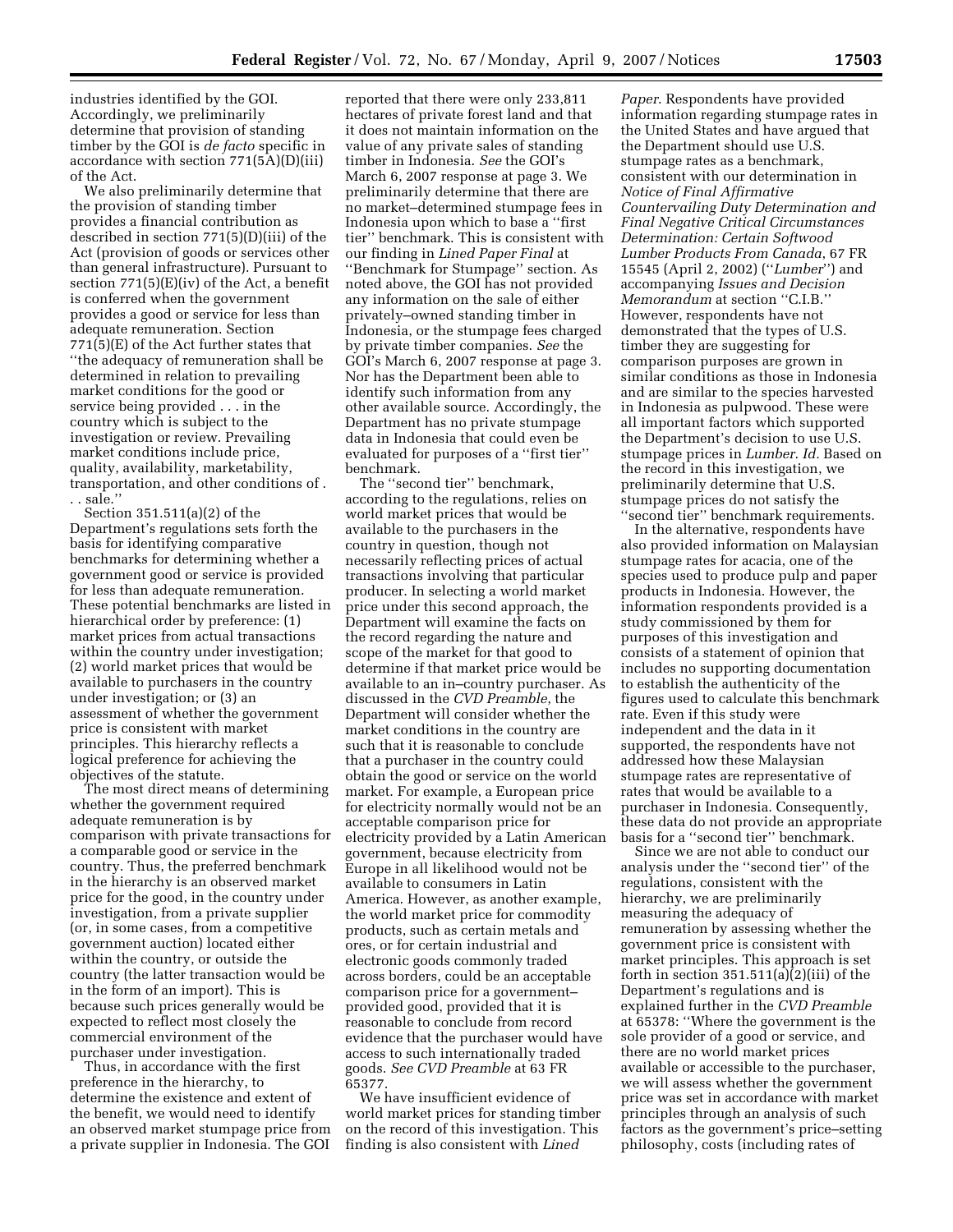return sufficient to ensure future operations), or possible price discrimination.'' The regulations do not specify how the Department is to conduct such a market principle analysis. By its nature the analysis depends upon available information concerning the market sector at issue and, therefore, must be developed on a case–by-case basis.

The GOI has not provided information or documentation which demonstrates that the stumpage fees it charges are established in accordance with market principles. Although the PSDH rates are established as a percentage of the reference price of logs, we cannot conclude that the log reference price is reflective of market principles or is a market–determined price. The GOI reported that the reference price is normally determined by a weighted– average of both the Indonesian domestic and export prices for logs. However, since a log export ban is in place, the reference price is currently determined solely from domestic prices. *See* GOI's January 25, 2007 response at page 15. Through its ownership of virtually all of Indonesia's harvestable forests, the GOI has complete control over access to the timber supply. In addition, the ban on the export of logs affects the price for logs. *Id.* at Exhibit 7 under Regulations 1132/Kpts–II/2001 and 292/MPP/Kep/ 10/2001; *see also* GOI's March 6, 2007 response at Exhibit Supp–12 and the paper by the Centre for Strategic and International Studies on ''Competitiveness and Efficiency of the Forest Product Industry in Indonesia'' (noting a study on page 6 that the ''stumpage value was reduced by 33% under the log export ban policy.''). As such, the reference prices for logs cannot be considered market–based. Thus, we preliminarily determine that the stumpage fees charged by the GOI which are charged as a percentage of a non–market determined reference price are not based on market principles.

Since the government price was not set in accordance with market principles, we looked for an appropriate proxy to determine a market–based stumpage benchmark. It is generally accepted that the market value of timber is derivative of the value of the downstream products. The species, dimension and growing condition of a tree largely determine the downstream products that can be produced from a tree; the value of a standing tree is derived from the demand for logs produced from that tree and the demand for logs is in turn derived from the demand for the products produced from these logs. *See e.g.*, *Notice of Final Results of Countervailing Duty* 

*Administrative Review and Rescission of Certain Company–Specific Reviews: Certain Softwood Lumber Products From Canada*, 69 FR 75917 (December 20, 2004), and accompanying *Issues and Decision Memorandum* at pages 16–18.

As a result of the geographic proximity and the similarities of forest conditions, climate, and tree species between Indonesia and Malaysia, we have selected Malaysian pulp log export prices as the most appropriate basis for evaluating whether Indonesian stumpage is priced consistent with market principles. *See* section 351.511(a)(2)(iii) of the Department's regulations; *see also Preliminary Affirmative Countervailing Duty Determination on Coated Free Sheet Paper from Indonesia: Analysis Memorandum on Calculations for PT. Pabrik Kertas Tjiwi Kimia Tbk and PT. Pindo Deli Pulp and Paper Mills*  (*Preliminary Analysis Memo*), dated March 29, 2007. This is consistent with our finding in *Lined Paper Final*. Furthermore, neither party has argued that Malaysian pulpwood is not suitable for comparison purposes. These export transactions reflect prices resulting from private transactions between Malaysian pulp log sellers and pulp log buyers in the international market; thus, they represent market–determined prices. Accordingly, we are using the value of pulp log exports from Malaysia during the POI, as reported in the ''World Trade Atlas,'' as the starting point for determining whether the GOI is providing standing timber for less than adequate remuneration.

To determine which Malaysian export statistics to include in the benchmark, we evaluated the suggestions submitted by the parties regarding Malaysian log export prices for several types and species of logs. The respondents have reported that acacia and MTH are the types of timber that were harvested from HTI plantations for pulp and paper production in Indonesia and that AA, WKS, SPA, RAL, and FI harvested either one or both of these types of pulpwood from plantations. *See* respondents' March 6, 2007 questionnaire response at Exhibit Supp–10; *see also Cross– Ownership Memo* on timber purchased by AA and WKS from the suppliers that we have preliminarily determined are also cross–owned. For acacia, none of the parties suggested using anything other than the value of acacia pulp log exports from Malaysia. No record information suggests that exports of acacia pulp logs are not the appropriate basis to use as the starting point for determining whether the GOI is providing acacia pulpwood for less than adequate remuneration.

For MTH, respondents suggested that we rely on export data for three categories of pulpwood, one of which is identified as light hardwood pulpwood and the other two as light hardwood pulpwood of the species batai and meransi. Petitioner has suggested that we use the same benchmark for MTH that we used in *Lined Paper Final*, which was based on the value of exports of sawlogs, veneer logs, and other wood of the species kapur, keruin, ramin, and other tropical woods. We do not find it appropriate to use the export values of the types of logs used in the *Lined Paper Final*, as suggested by petitioner, because those log types included saw logs and veneer logs, as adverse facts available in that case. In addition, we have preliminarily determined not to include the batai and meransi categories of pulp logs suggested by respondents because they have not demonstrated that these particular types of wood are harvested as pulpwood in Indonesia. If the GOI can demonstrate that these other types of wood are harvested as pulpwood in Indonesia, we will consider including them in any calculation of the Malaysian export values in the final determination. Therefore, for purposes of this preliminary determination, we have decided to use Malaysian exports of light hardwood pulpwood, of a type not elsewhere specified (HTS 4403.99.195) as the starting point for determining whether the GOI is providing MTH pulp logs and chipwood for less than adequate remuneration.

Using the Malaysian export data for acacia and light hardwood pulpwood, we calculated two unit values: one to use for acacia pulp logs and one to use for MTH chipwood and pulp logs. *See Preliminary Analysis Memo*. To derive a market–based benchmark price for Indonesian stumpage, we then adjusted the Malaysian export log prices to remove the Indonesian costs of extraction (harvesting) of the standing timber. To determine the Indonesian harvesting costs (including a reasonable amount for profit associated with extraction), we used information contained in ''Addicted to Rent: Corporate and Spatial Distribution of Forest Resources in Indonesia; Implications of Forest Sustainability and Government Policy.'' This study, which was submitted as Exhibit V–8 of the October 31, 2006 petition, provided the only independent source that specifies extraction costs and profit in Indonesia. The amounts in this report are \$17 for extraction costs and \$5 for profit in connection with extraction.

Both the petitioner and the respondents have argued (albeit for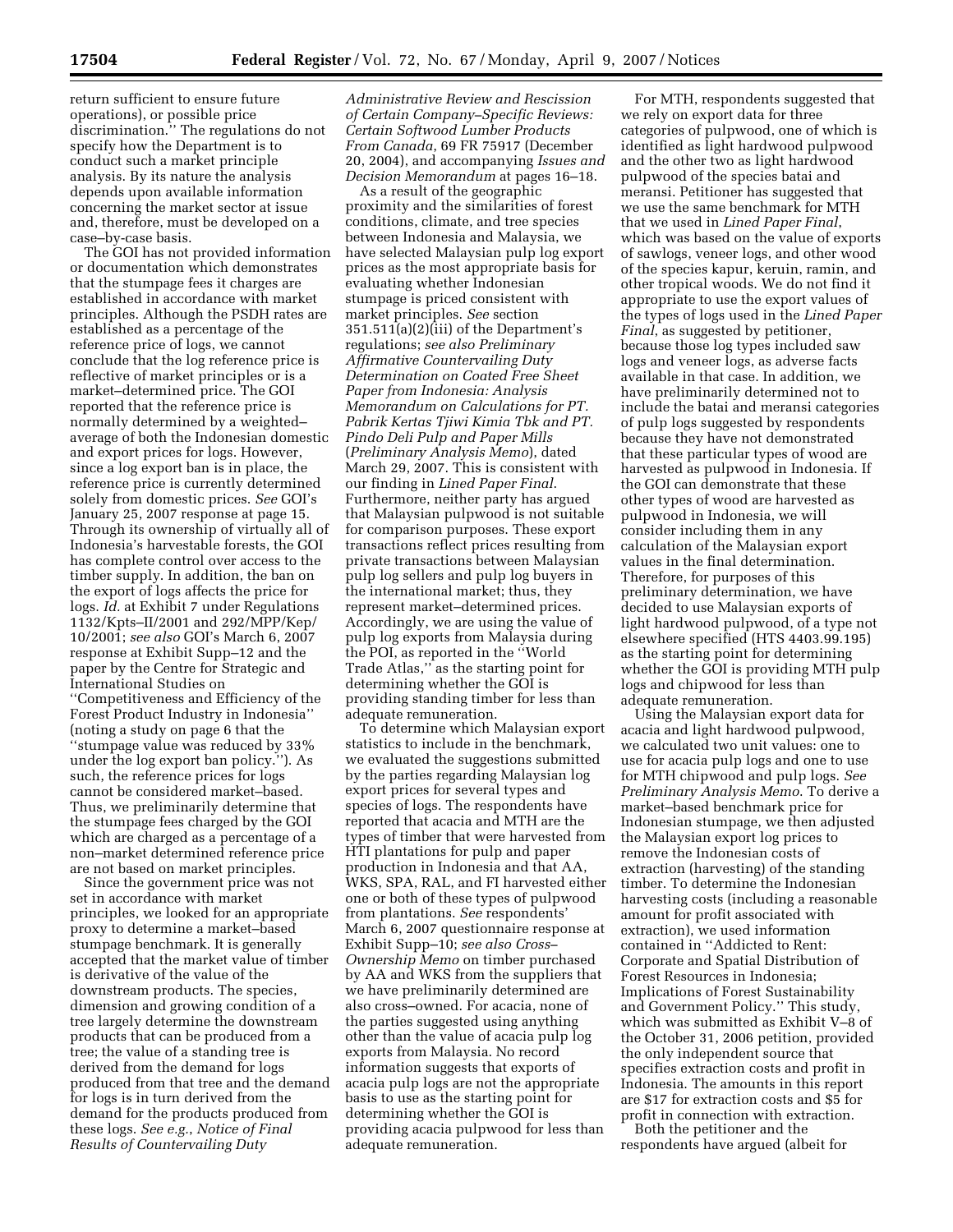different reasons and for different adjustments) that the Department could use the forestry/logging companies' reported actual costs for harvesting to adjust the Malaysian log export prices. However, for purposes of this preliminary determination, we have decided not to use these actual costs. We may consider using these actual costs for the final determination if the GOI can demonstrate that it has a system in place to evaluate exactly which costs are legitimately considered to be harvesting and extraction costs, and that it has evaluated how to distinguish the types of costs relevant to harvesting on plantations versus the natural forest, and that it has a system in place to distinguish the costs of extraction on plantations versus other plantation development and maintenance costs.

Based on our analysis of the information on the record, as well as our own research which shows that acacia is grown on plantations in Malaysia just as it is in Indonesia, we preliminarily determine that no other adjustments (other than the extraction costs and the profit associated with extraction) are necessary to the Malaysian export prices to derive a market–based stumpage price in Indonesia. *See Preliminary Analysis Memo*.

We then compared this derived market–based stumpage price to the stumpage fees paid by respondents' cross–owned forestry/logging companies.2 Where possible, we used the reported PSDH royalty fees and the relevant DR reforestation fees that the respondents' cross–owned forestry/ logging companies reported paying during the POI for each of the types of Indonesian pulp logs (acacia and MTH) harvested during the POI. *See*  respondents' March 6, 2007 response at Exhibit Supp–10. For MTH chipwood and pulp logs (the GOI defines chipwood as timber of any length whose diameter is less than 29 centimeters), respondents reported payments of both PSDH and DR; for acacia, respondents only reported payments of PSDH because DR fees are not required on

these logs which are harvested from the plantation. *Id.* at page 16.

To determine the existence and extent of the benefit for acacia and MTH on a per–unit basis, we compared the actual payment of PSDH fees by AA, WKS, SPA, RAL and FI on accacia to the benchmark stumpage fee derived from the Malaysian export prices for accacia pulp logs. We then compared, where possible, the actual PSDH fees and DR fees paid by AA, WKS, SPA, RAL and FI on MTH chipwood and pulp logs, to the corresponding derived stumpage benchmark for MTH pulpwood. Respondents claimed that the Department should make adjustments to these actual stumpage payments to the GOI for a number of harvesting costs, taxes and annual license fees that the companies incur. We have already factored in, as a deduction from the Malaysian export prices, an amount for total harvesting costs. The GOI has provided no basis for making an adjustment for taxes. While an adjustment for an annual licensing fee may be warranted, the GOI did not provide any information on what those annual licensing fees are and the companies did not report what they paid in annual licensing fees during the POI.

Based on the comparison of the per– unit stumpage fees actually paid on each type of wood with the market– derived stumpage benchmark, we determine that the GOI provided standing timber for less than adequate remuneration. We then multiplied the difference between the actual fee paid on a per–unit basis and the benchmark stumpage rate, by multiplying this per– unit stumpage benefit for each type of wood by the reported volume of each type of wood that was harvested and sold to IK and Lontar during the POI for these five forestry/logging companies.

For the pulp logs purchased by AA and WKS from the additional suppliers that we have preliminarily determined are cross–owned (*see* ''Cross– Ownership'' section above), we did not have information about the actual stumpage and DR fees paid. We calculated the amount of the stumpage paid for acacia by multiplying the volume of acacia pulp logs produced by these suppliers which was purchased by AA and WKS, by the PSDH that would have been charged by the GOI during the POI. The MTH stumpage payments were calculated by multiplying the volume of MTH pulp logs produced by these suppliers which was purchased by AA and WKS, by the PSDH that would have been charged by the GOI during the POI, plus the DR fee charged on MTH pulp logs that would have been

charged by the GOI during the POI. We compared the resulting calculated stumpage and DR fees paid by pulp log type, to the appropriate benchmark. We multiplied the resulting difference by the volume of pulp logs sold to AA and WKS by these cross–owned pulp log suppliers to determine the benefit.

Since we have preliminarily determined that the forestry/logging companies are cross- owned with the pulp and paper producers and that the pulp logs produced by these cross– owned forestry/logging companies are primarily dedicated to the production of the downstream products (*see* ''Cross– Ownership'' section above), we preliminarily find that the GOI's provision of timber for less than adequate remuneration provides a countervailable subsidy to TK/PD. To determine the subsidy rate, we first summed all of the benefit amounts calculated for the cross–owned forestry/ logging companies. We then divided the aggregate benefit by the sum of the external sales values of TK, PD, IK, and Lontar (*i.e.*, total FOB sales values minus any cross–owned inter–company sales), adjusted, where possible, for sales returns, claims, and discounts. We have not included in the denominator any external sales of the cross–owned forestry/logging companies because, as discussed above, we are capturing in the benefit calculation only pulp logs that were harvested/produced by the cross– owned forestry/logging companies that were sold to IK and Lontar. This calculation yields a countervailable subsidy rate of 21.23 percent *ad valorem*  for the combined entity TK/PD.

Although the Department initiated an investigation of whether the GOI ban on log exports provides a countervailable subsidy to the respondents, we determine that the issue of the countervailability of the log export ban need not be reached for purposes of this preliminary determination. First, the only source of pulp logs for IK and Lontar, the cross–owned pulp producers which supplied pulp to TK and PD during the POI, was from the cross– owned forestry/logging companies. Respondents stated that ''IK and Lontar did not purchase timber from any supplier other than AA and WKS during the POI.'' *See* respondents' March 6, 2007 response at page 10. Second, we have preliminarily found that IK's and Lontar's total supply of pulp logs is roughly equivalent to the total quantity of pulp logs harvested by AA and WKS, plus the quantity of pulp logs purchased by AA and WKS from cross–owned forestry/logging companies in the CFS production chain. As such, we find it reasonable to conclude for purposes of

<sup>2</sup>Because the Malaysian export values are reported in ringgits and the Indonesian stumpage fees are in rupiahs, and because the sales values reported by IK, Lontar, TK and PD were in U.S. dollars, we have converted all values into U.S. dollars using the annual average exchange rate for the POI reported in the International Monetary Fund Statistics. In addition, where it was necessary to convert between tons and cubic meters, we used a conversion factor reported in the Food and Agriculture Organization of the United Nations' ''Forest Products Yearbook 2003'' which we have placed on the record in the *Preliminary Analysis Memo*.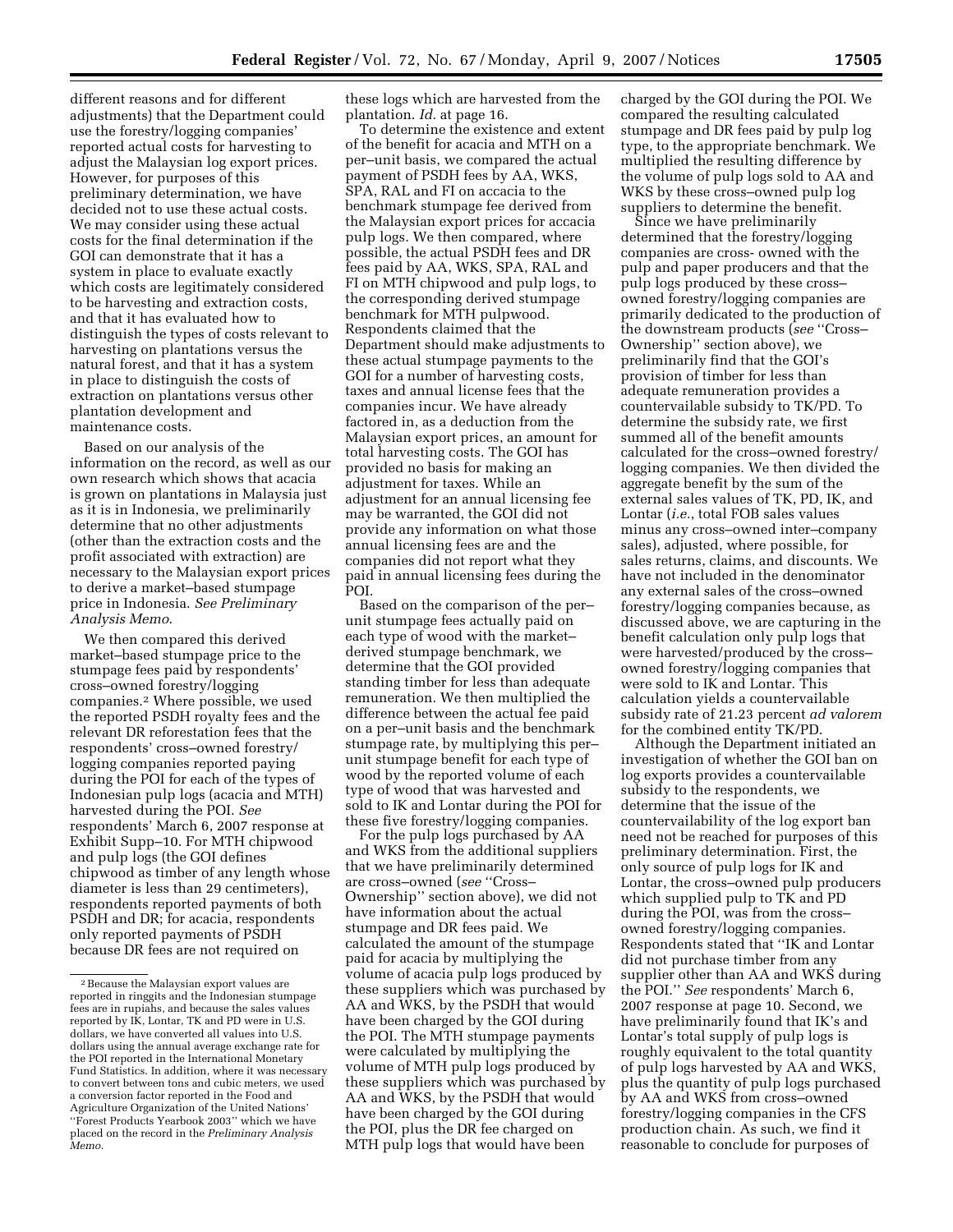this preliminary determination that IK's and Lontar's supply of pulp logs was exclusively sourced from the production of these cross–owned companies.

Because we would not attribute to the downstream cross–owned pulp and paper producers a benefit that encompasses a quantity of pulp logs that is greater than the quantity of pulp logs actually produced and sold by the cross–owned forestry/logging companies to the downstream producers, we need not evaluate whether the remaining purchases by AA and WKS of pulp logs from unaffiliated suppliers are benefitting from a subsidy through the log export ban. Furthermore, because we have used export prices of pulp logs from Malaysia as the starting point for deriving a market–based stumpage benchmark, the amount of any benefit to the combined entity TK/PD that might be found in an evaluation of the log export ban is included in the calculation for the provision of standing timber for less than adequate remuneration. Thus, because the total quantity of pulp logs produced by the cross–owned forestry logging companies in the production chain captures the total quantity of pulp logs sold by the cross–owned forestry/ logging companies to IK and Lontar, the entire amount of any countervailable subsidy is subsumed under the ''Provision of Standing Timber for Less than Adequate Remuneration'' program, noted above.

## *B. Subsidized Funding for Reforestation (Hutan Tanaman Industria or HTI Program): ''Zero Interest'' Rate Loans*

The GOI reported that ''zero interest'' rate loans were available to some holders of HTI licenses; such licenses are issued for harvesting timber from plantations. The GOI has reported that there are three types of plantations in Indonesia: (1) Privately owned, (2) voluntary HTI joint ventures, and (3) compelled HTI joint ventures for the purpose of implementing transmigration policy. Of these three types of plantations, only HTI joint ventures could apply for zero–interest rate loans.

The GOI reported that the loaned amounts came from the DR Fund. The HTI joint venture could apply for zero– interest loans from the DR Fund for the establishment phase of the plantation. According to the GOI, loan amounts were payable to the joint venture in increments based on the amount of harvesting done each year and the total amount of the loan could not exceed 32.5 percent of the calculated plantation costs. The GOI required that the private party guarantee the loan repayment in full. In 2000, the GOI discontinued

funding joint ventures through the DR Fund loan programs, although existing joint ventures which had previously obtained loans through the DR Fund would receive loan disbursements and would be required to make loan payments as required by loan agreements finalized before 2000.

The respondents reported that of the cross–owned forestry/logging companies (see ''Cross–Ownership'' section above), only RAL (a compelled joint venture) and FI (a voluntary joint venture) received ''zero interest'' loans prior to 2000 that remained outstanding during the POI. These loans provide a financial contribution as described in section  $771(5)(D)(i)$  of the Act, as a direct transfer of funds in the form of loans. The loans give rise to a benefit in the amount of the difference between the amount of interest the borrowers actually paid and the amount of interest the borrowers would have paid on a comparable commercial loan under section 771(5)(E)(ii) of the Act. The loan program is specific within the meaning of section 771(5A)(D)(i) of the Act, because participation in the program is limited to HTI joint venture plantations. Therefore, we preliminarily determine that these loans confer countervailable subsidies.

To calculate the benefit (the amount of the interest savings), we applied the benchmark interest rate described in the ''Loan Benchmarks'' section above to the average loan balance outstanding during the POI for both RAL and FI. We then divided the amount of interest savings by the total external sales values of all the cross–owned companies in the production chain (*i.e.*, total FOB sales values minus any cross–owned inter– company sales), adjusted, where possible, for sales returns, claims, and discounts. Thus, we preliminarily determine the countervailable subsidy from the HTI zero–interest rate loan program to be 0.01 percent *ad valorem*  for the combined entity TK/PD.

II. Programs Preliminarily Determined To Be Not Used

## *A. Subsidized Funding for Reforestation (Hutan Tanaman Industria or HTI Program): Commercial Rate Loans*

Neither TK, PD, nor any of their cross–owned suppliers reported receiving loans under this program. Therefore, we preliminarily determine that this program was not used.

## *B. Subsidized Funding for Reforestation (Hutan Tanaman Industria or HTI Program): Government Capital Infusions into Joint Venture Forest Plantation*

The respondents reported that RAL and FI, both HTI joint ventures, received captial infusions in the 1990s under this program. However, petitioner's unequityworthiness allegation, and the Department's subsequent initiation, addressed the companies' unequityworthiness from 2001 through the POI (*see Initiation Checklist*). Because the capital infusions were provided prior to 2001, we have not examined whether the GOI provision of capital to joint venture forest plantations provides a countervailable subsidy. Therefore, we preliminarily determine that this program was not used.

#### **Verification**

As provided in section 782(i)(1) of the Act, we intend to conduct verification of the GOI's and respondents' questionnaire responses following the issuance of the preliminary determination.

#### **Suspension of Liquidation**

In accordance with section  $703(d)(1)(A)(i)$  of the Act, we have calculated a single subsidy rate for the two cross–owned producers/exporters of the subject merchandise. We preliminarily determine the total countervailable subsidy rate to be:

| Producer/exporter                                             | Rate              |
|---------------------------------------------------------------|-------------------|
| PT. Pabrik Kertas Tjiwi Kimia<br>Tbk/ PT. Pindo Deli Pulp and |                   |
| Paper Mills                                                   | 21.24 %<br>21.24% |

In accordance with sections 703(d) and  $705(c)(5)(A)$  of the Act, we have set the ''all others'' rate as the rate for TK/ PD because it is the only producer/ exporter investigated.

In accordance with sections  $703(d)(1)(B)$  and  $(2)$  of the Act, we are directing U.S. Customs and Border Protection (CBP) to suspend liquidation of all entries of the subject merchandise from Indonesia, which are entered or withdrawn from warehouse, for consumption on or after the date of the publication of this notice in the **Federal Register**, and to require a cash deposit or the posting of a bond for such entries of the merchandise in the amounts indicated above. This suspension will remain in effect until further notice.

#### **ITC Notification**

In accordance with section 703(f) of the Act, we will notify the ITC of our